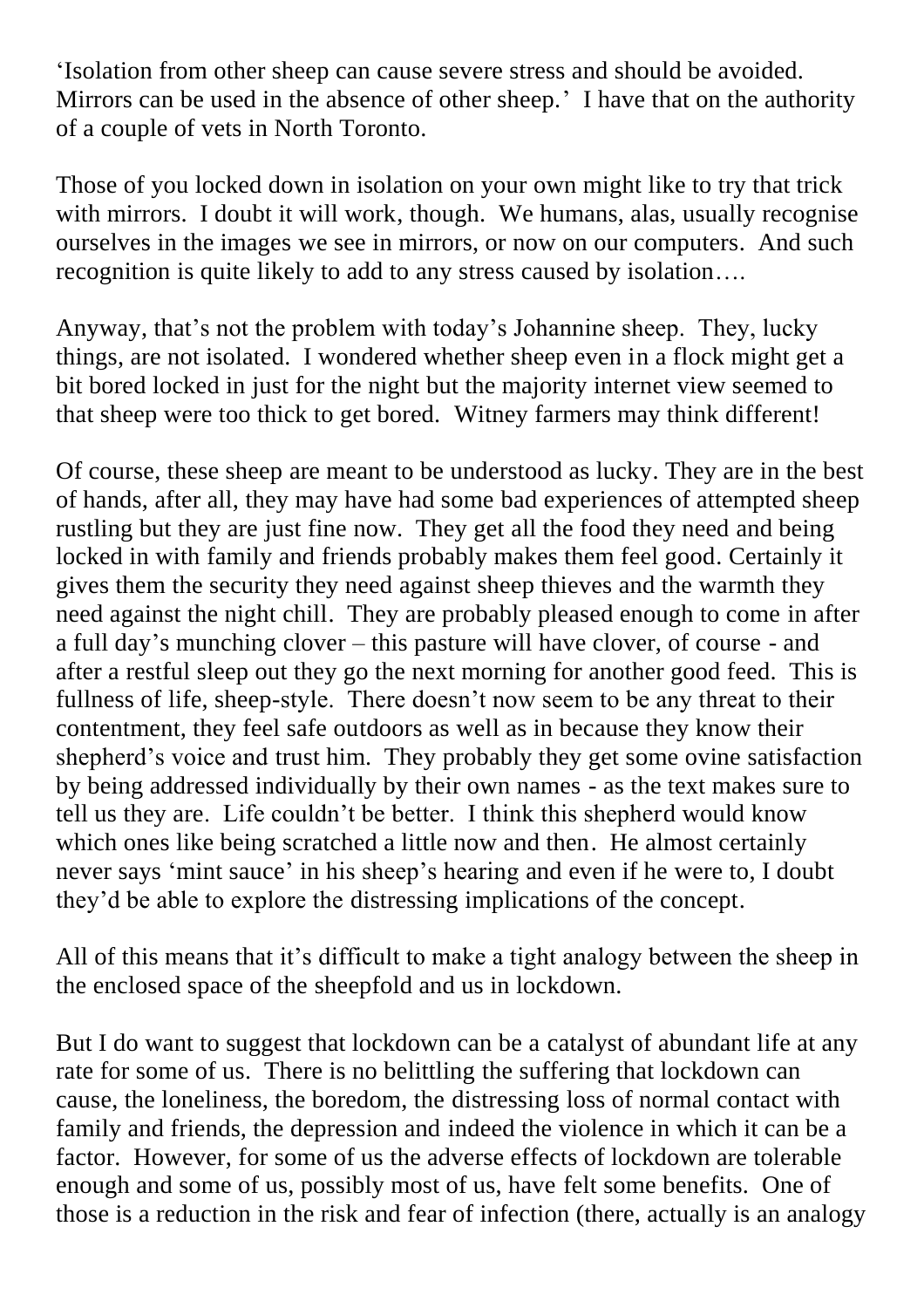with the security of the sheep in the sheepfold), but there are other benign effects, effects that we might call incidental rather than direct - if it weren't that it is a habit and purpose by no means incidental to our Easter God's nature to draw good out of disaster. So, many of us will have experienced a more than usual kindness from, family, friends and neighbours. I shall now have to be careful on the phone to my sister not to mention any shortfall in supplies for fear of receiving a food parcel. Yesterday's, not the first, was a response to my indicating that we a bit low on cheese – and behold, a large box of ecclesiastically-themed cheeses. It'll take a while to get through, I think I shall enjoy the Renegade Monk particularly - but I hope my appreciation of my sister's absurd generosity long outlasts the period of consumption.

So many acts of good-neighbourliness, generosity, love coming precisely out of the lockdown -besides the acts of heroic self-sacrifice made in the face of the crisis in general. These acts are to be noticed, cherished and celebrated. As a society we have rightly chosen to do some of that on Thursday evenings.

What is also to be noticed and what *is* being noticed with a greater attentiveness and appreciation than usual, I suspect, is God's creation. The sunny beauty of last month was a particular blessing much commented on. But every year we are set amid the beauty of the natural world and the wonder of its processes (come shine or rain). Every year I have the opportunity to delight in the slow and then sudden emergence of leaf and blossom on the apple trees in my garden and most years I don't take enough time to notice and enjoy and give thanks. This year it has been different and I am sure those of you who garden seriously will have relished what you have been seeing and enabling with a greater intensity this year. Perhaps we shall be less inclined in the future to take for granted the blessings God pours out on us in the natural and the social worlds.

Critically, lockdown offers us, or at least, some of us, the time to pay attention in general, - the opportunity to notice things, to appreciate, to reflect and ponder and pray, to feel, to feel for others, to rejoice, to lament, to give thanks. Not perhaps all of us, or not yet. There have had to be frenzies of activity to meet the direct and immediate threat of Covid19 to health but also in respect of the knock-on effects of the virus. I'm thinking for instance of those with jobs in education, for instance, where the old processes have had to be ripped up and new ones devised and put in place with all speed. I'm thinking of churches and all the *doing* in this Benefice these past weeks. All sorts of new provision made to protect the worship of the benefice, its life as community, the well-being of members of the congregations. What has been done is brilliant, full of creativity and a source of comfort and joy. The response of the congregations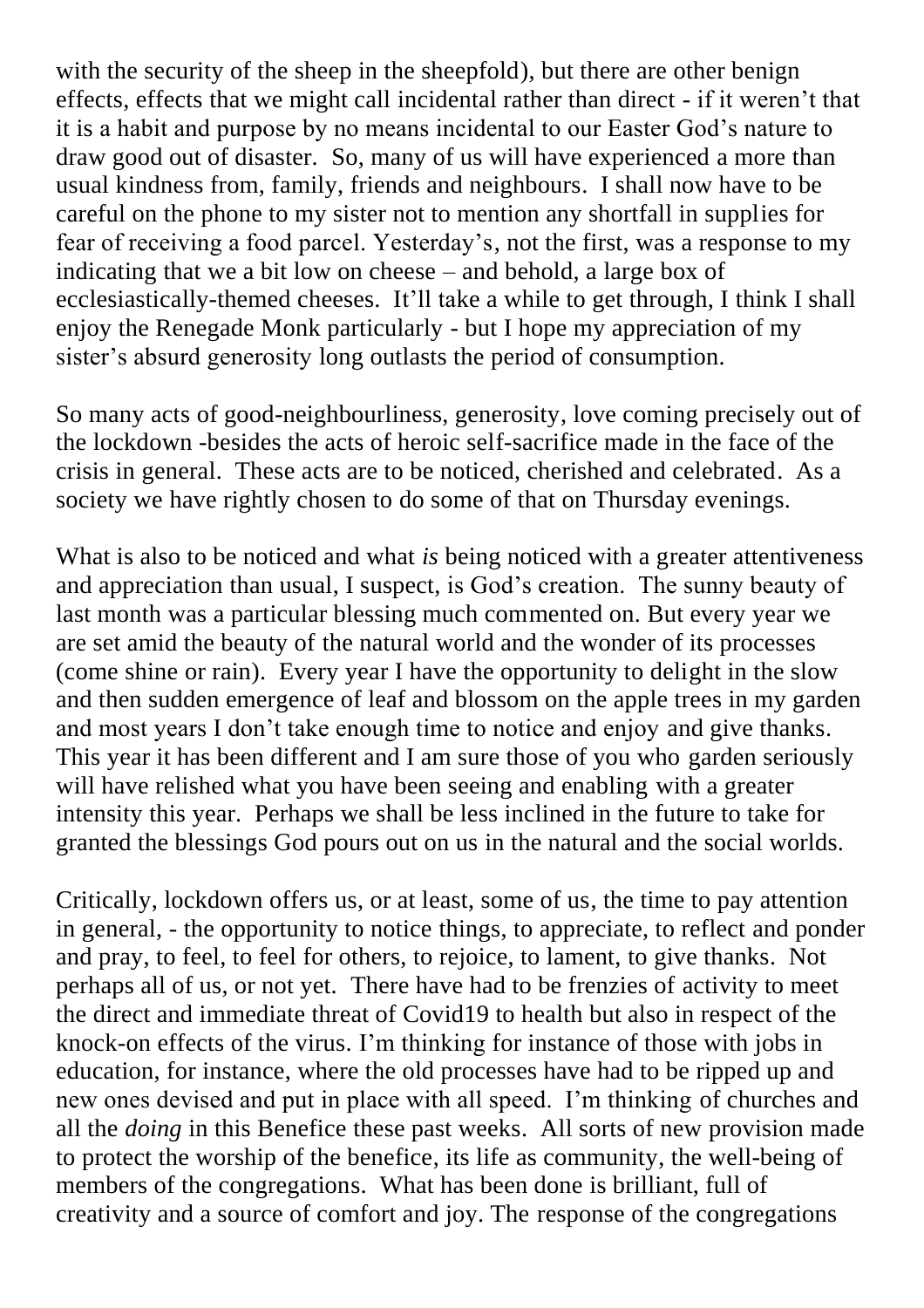has likewise been brilliant because without buy-in to the new and strange procedures, this Zoom community could not have been built as a place of both security and nourishment, both sheepfold and pasture.

That this Zoom Church wouldn't have happened without lockdown ought to be for us another indication of lockdown's positive transformative potential. But it's having being created in a burst of frantic, heroic activity directed *against* something we weren't gojng to allow to stop us doing the things we always did, against something we took to be essentially a *nuisance* might lead us to fail to *embrace* lockdown and so fail to take full advantage of its central gift of reflective time. We risk thinking that our situation now above all else demands more activity, the immediate development of new systems, a more extensive implementation of those systems, more problems solved, more ticks in more boxes for things *done*.

An article sent by the Sheldon community, which supports people in Christian ministry – and that's not just clergy - especially at times of stress and crisis, remarks on 'the different motivations for all of this 'doing'. And warns that among them is likely to be a 'subconscious attempt to avoid thought and feeling – a reluctance to bear the reality of what we face.'

If lockdown is a nuisance, I hope it can be seen as, literally, a blessed nuisance and that we can accept its gift of reflective time, even if honest thinking about and feeling the reality of what we face may not produce easy answers, wipe away problems or bring immediate consolation, for without an honest attentiveness to the way things really are, whatever our circumstances, we cannot have fullness of life.

. Bishop Colin has recently written to clergy encouraging us under lockdown to try 'Retreat at Home' or 'Quiet Days at Home' but the key thing, he suggests, 'is not to let emails and zoom conferences squeeze out times for reflection and renewal'. Not just email and zoom, one might add, but actually any activity. And not just clergy activity either.

In the Benefice Bulletin Toby writes, 'I wonder if this time of lockdown might – for some of us – be an opportunity to slow down and reflect: a chance to discover the sacredness of slow.' As Toby knows, many of you will be laughing at that, from him. But look - metanoia, change of mind, repentance! Lockdown's transformative power indeed!